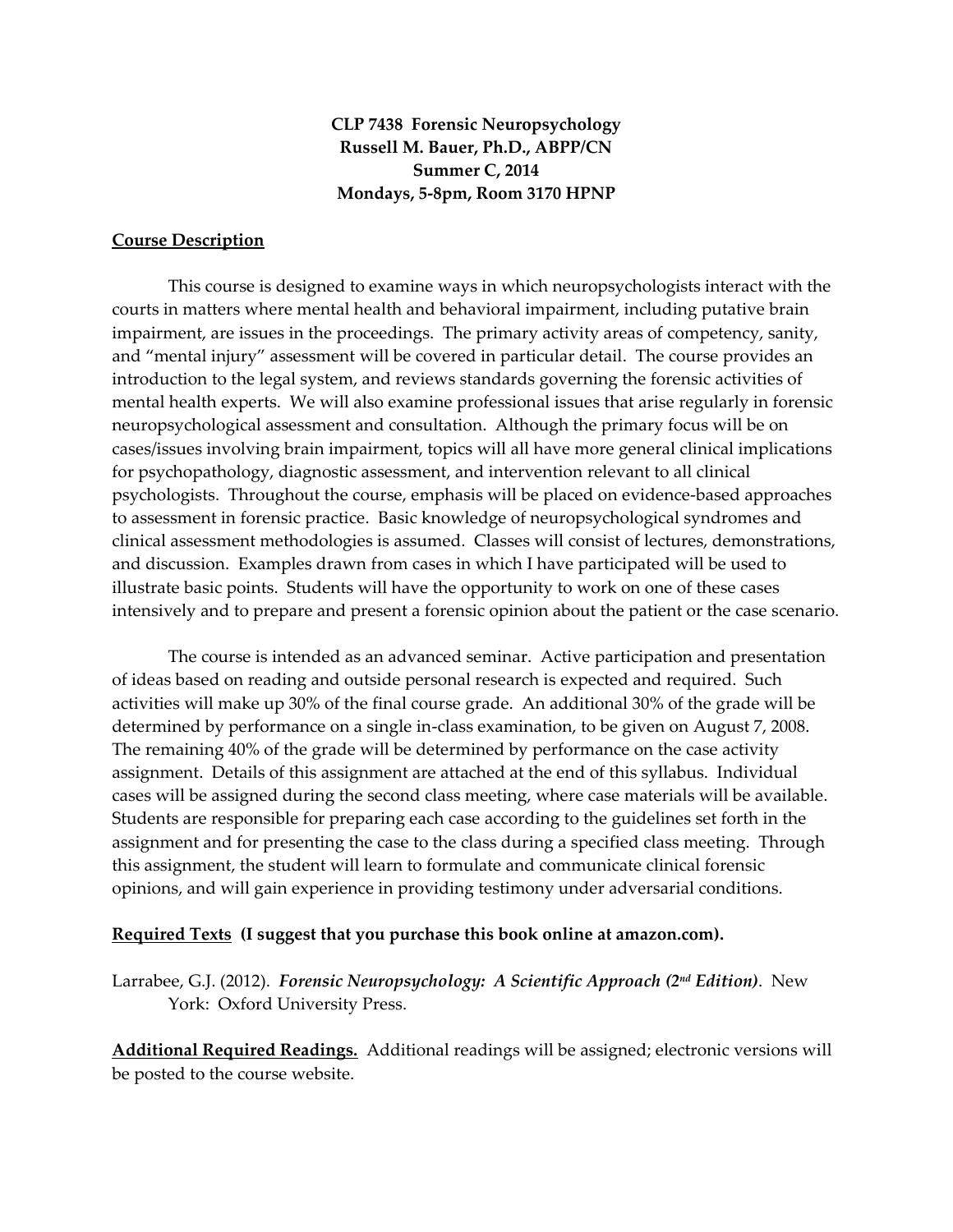# **Suggested Additional Reference Sources**

- Faust, D., Ziskin, J., & Hiers, J.B. (1991). *Brain Damage Claims: Coping with Neuropsychological Evidence. Vol 1: The Scientific and Professional Literature. Vol 2: Practical Guidelines, Cross-Examination, and Case Illustration.* Los Angeles: Law and Psychology Press.
- Horton, A.M. & Hartlage, L.C. (2003). *Handbook of Forensic Neuropsychology*. New York: Springer.
- McCaffrey, R.J., Williams, A.D., Fisher, J.M., & Laing, L.C. (1997). *The Practice of Forensic Neuropsychology: Meeting Challenges in the Courtroom.* New York: Plenum Press.
- Melton, G.B., Petrila, J., Poythress, N.G. & Slobogin, C. (1997). *Psychological Evaluations for the Courts (2nd Ed).* New York: Guilford Press.
- Parry, J.W. (1998). *National Benchbook on Psychiatric and Psychological Evidence and Testimony*. Washington, DC: American Bar Association.
- Petrila, J. & Otto, R.K. (1996). *Law and Mental Health Professionals: Florida.* Washington, DC: American Psychological Association.
- Sweet, J.J. (Ed.). (1999). *Forensic Neuropsychology: Fundamentals and Practice*. Lisse: Swets & Zeitlinger.

**Plan and Format**. Each class will consist of an introductory lecture designed to familiarize the student with the main issues, principles, practices, and pitfalls in each practice area (1 - 1.5 hours). Following this, we will discuss topics assigned to individual students for that day (1 hour). Students are required to make a 15-20 minute presentation of the topic and to facilitate discussion regarding implications for neuropsychological theory and practice. Once case reports begin, the third hour of each class will be devoted to case presentations and mock testimony.

**Class Schedule:** We will consider topics as outlined below.

| <b>DATE</b> | <b>TOPIC</b>                  | <b>REQUIRED READING</b> |
|-------------|-------------------------------|-------------------------|
| $12$ May    | <b>Introductory Session</b>   | None                    |
|             | Basic Concepts & Case Example |                         |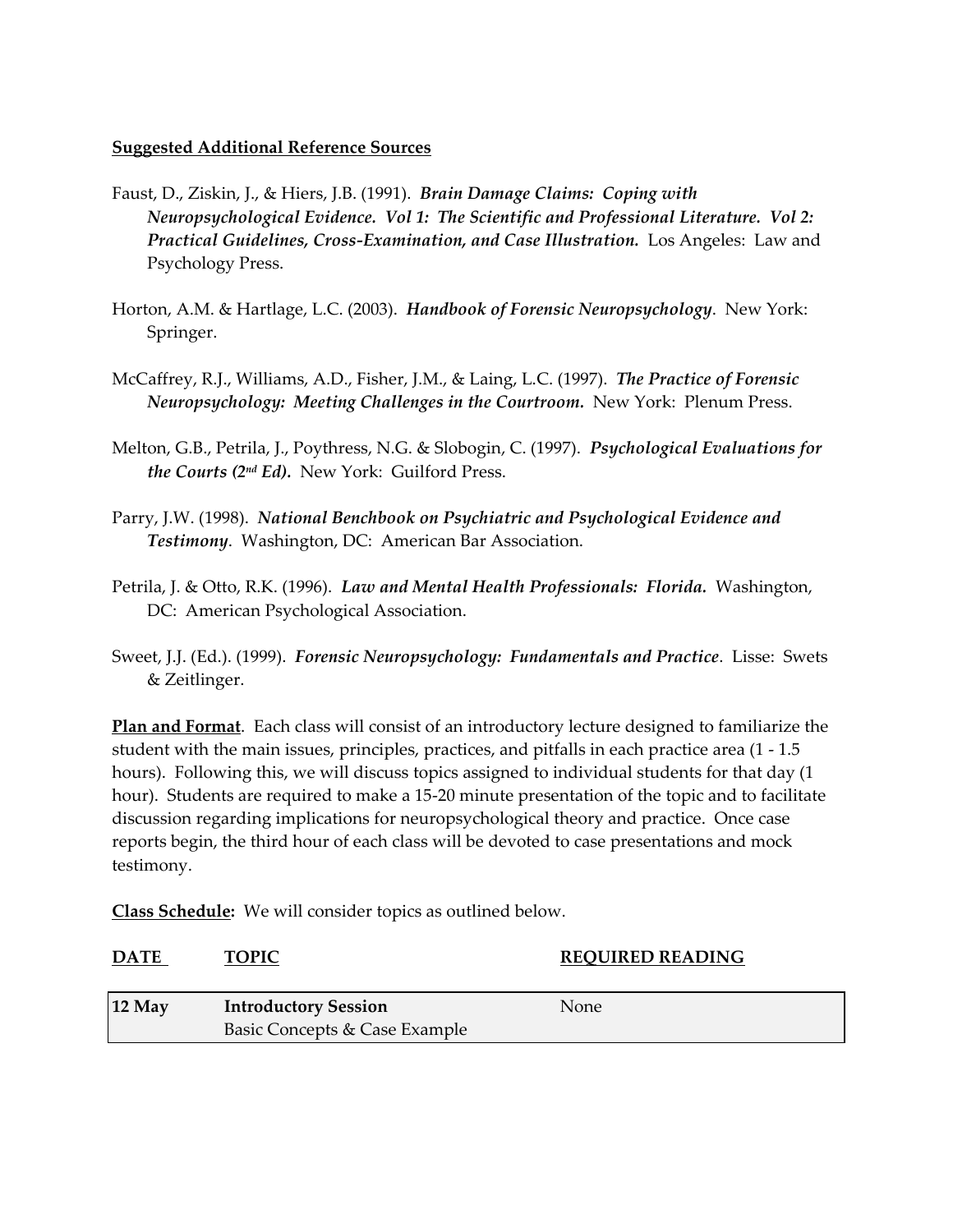| $19$ May | <b>Introduction to the Legal System</b> | Larrabee, Chapter 1, 2, 3        |
|----------|-----------------------------------------|----------------------------------|
|          |                                         | Melton, et al. Chapter 1         |
|          |                                         | <b>Specialty Guidelines 2013</b> |
|          | Law and Mental Health                   | Daubert, Kumho rulings           |
|          | Overview of the Legal System            | Greiffenstein, 2008              |
|          | Professional and Ethical Issues         | New Hampshire Bar, 2004          |
|          | Nature of Experts                       |                                  |

# Relevant References

- American Psychological Association (2013). Specialty guidelines for forensic psychology. *American Psychologist, 68,* 7-19.
- Greiffenstein, M.F. (2008). Basics of forensic neuropsychology. In J.E. Morgan & J.H. Ricker (Eds.), *Textbook of Clinical Neuropsychology*, pp. 905-941. New York: Taylor & Francis.

<http://supct.law.cornell.edu/supct/html/92-102.ZS.html> (Daubert ruling online; be sure to read both Blackmun's and Rehnquist's opinions)

<http://supct.law.cornell.edu/supct/html/97-1709.ZO.html> (Kumho ruling online)

New Hampshire Bar Association (2004). An overview of the American legal system.

| $26$ May | No Class – Memorial Day (Observed) |  |
|----------|------------------------------------|--|
|          |                                    |  |

| 2 June | Scope and Limits of Neuropsycho-     | Melton, et al., Chapter 4  |
|--------|--------------------------------------|----------------------------|
|        | logical Testimony                    | Faust, 1991                |
|        |                                      | Barth, et al., 1992        |
|        |                                      | Bigler, 2007               |
|        | Professional/Ethical Issues (cont'd) | Bush (NAN), 2005           |
|        | Method-Skeptic Criticisms            | Stone, 1975, Chapter 8     |
|        | Foundation for Expert Witness        | Kaufmann, 2005             |
|        | activity in Neuropsychology          | Review Larrabee, Chapter 3 |
|        |                                      |                            |

## Presentation Topics for 2 June

- 1) Method Skeptic Debate (pro vs. con)
- 2) Fixed vs. Flexible Battery Approaches and Daubert/Frye
- 3) What can/should neuropsychologists testify to?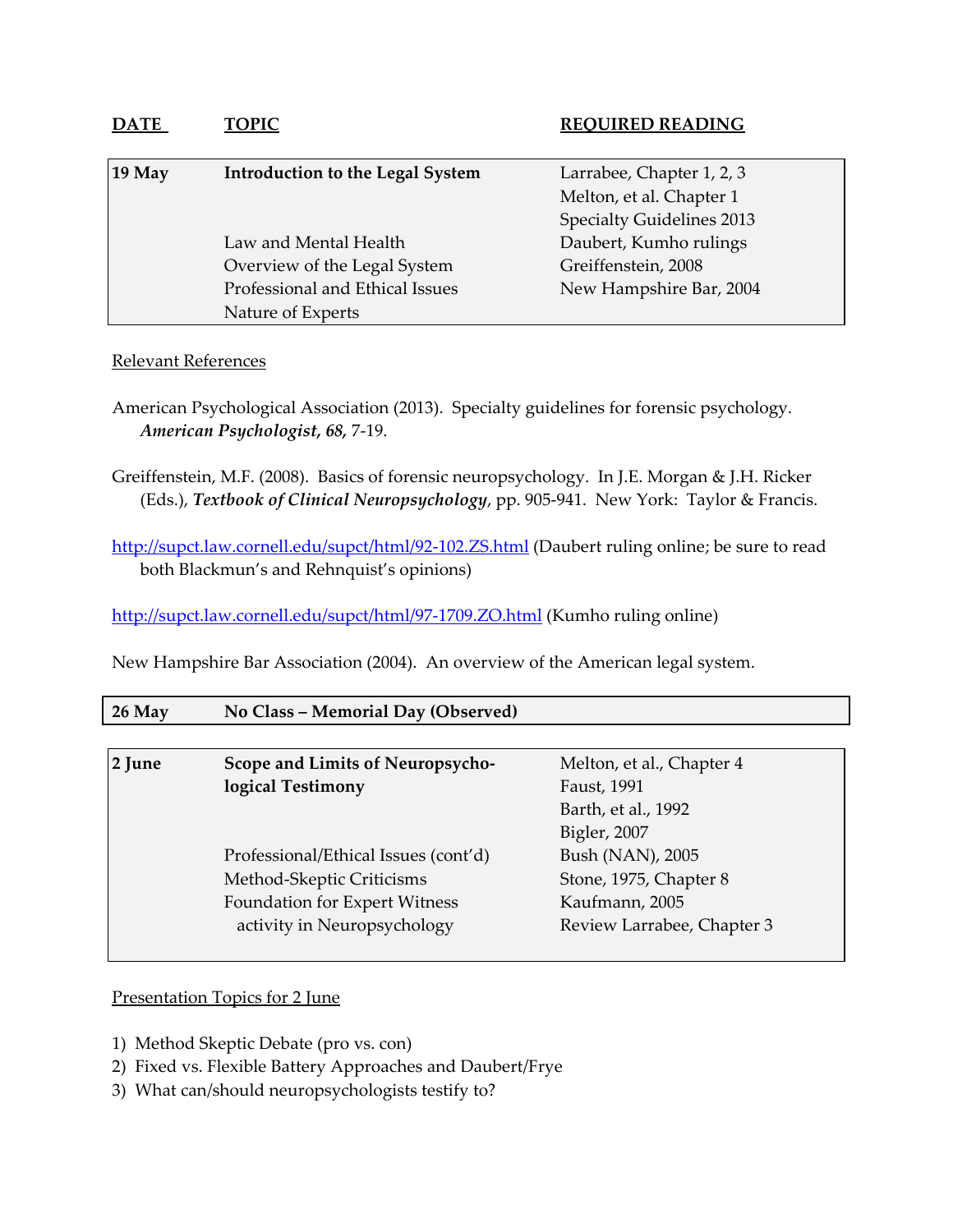- Barth, J.T., Ryan, T.V., & Hawk, G.L. (1992). Forensic neuropsychology: A reply to the method skeptics. *Neuropsychology Review, 2,* 251-266.
- Binder, L.M. & Johnson-Greene, D. (1995). Observer effects on neuropsychological performance: A case report. *The Clinical Neuropsychologist, 9,* 74-78.
- Bohan, T.L. & Heels, E.J. (1995). The case against *Daubert:* The new scientific evidence "standard" and the standards of the several states. *Journal of Forensic Sciences, 40,* 1030- 1044.
- Brigham, J.C. (1999). What is forensic psychology, anyway? *Law and Human Behavior, 23*, 273-298.
- Bush, S.S. (2005). Independent and court-ordered forensic neuropsychological examinations: official statement of the National Academy of Neuropsychology. *Archives of Clinical Neuropsychology, 20,* 997-1007.
- Essig, S.M., Mittenberg, W., Petersen, R.S., Strauman, S., & Cooper, J.T. (2001). Practices in forensic neuropsychology: Perspectives of neuropsychologists and trial attorneys. *Archives of Clinical Neuropsychology, 16,* 271-291*.*
- Faust, D. (1991). Forensic neuropsychology: The art of practicing a science that does not yet exist. *Neuropsychology Review, 2,* 205-231.
- Gatowski, S.I., Dobbin, S.A., Richardson, J.T., Ginsburg, G.P., Merlino, M.L., & Dahir, V. (2001). Asking the gatekeepers: A national survey of judges on judging expert evidence in a post-Daubert world. *Law and Human Behavior, 25,* 433-458.
- Giuliano, A.J., Barth, J.T., Hawk, G.L., & Ryan, T.V. (1997). The forensic neuropsychologist: Precedents, roles, and problems. In McCaffrey, R.J., Williams, A.D., Fisher, J.M. & Laing, L.C. (Eds.), *The Practice of Forensic Neuropsychology: Meeting Challenges in the Courtroom*, pp. 1-35.
- Kaufmann, P.M. (2005). Protecting the objectivity, fairness, and integrity of neuropsychological evaluations in litigation. A privilege second to none? *J Leg Med, 26*(1), 95-131.
- Larrabee, G.J. (1990). Cautions in the use of neuropsychological evaluation in legal settings. *Neuropsychology, 4,* 239-249.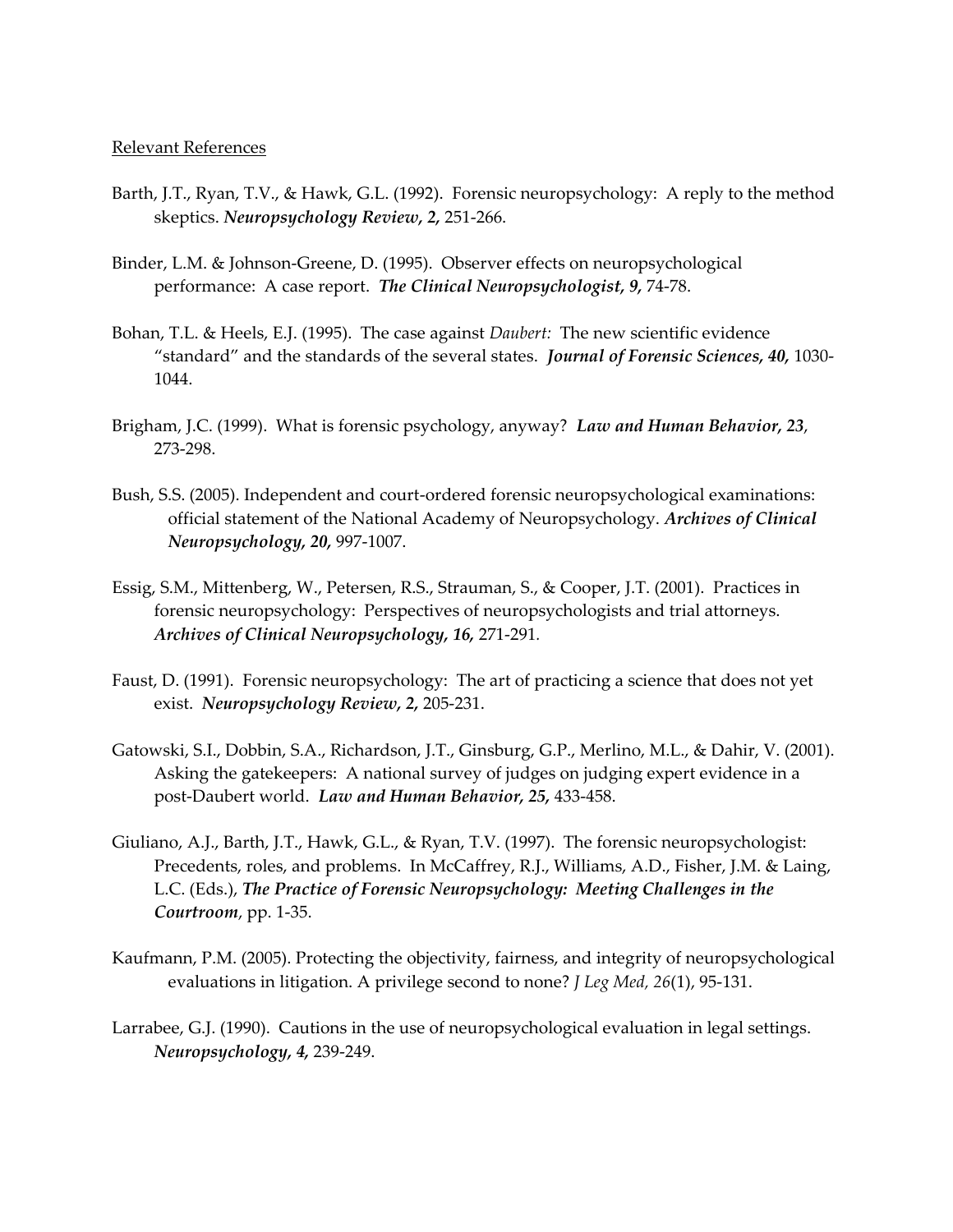- McCaffrey, R.J., & Lynch, J.K. (1992). A methodological review of "method skeptic" reports. *Neuropsychology Review, 3,* 235-248.
- McKinzey, R.K. & Ziegler, T.G. (1999). Challenging a flexible neuropsychological battery under Kelly/Frye: A case study. *Behavioral Sciences and the Law, 17,* 543-551.
- National Academy of Neuropsychology (1991). Independent and Court-Ordered Forensic Neuropsychological Examinations. Official Statement, approved by the Board of Directors, 10/14/03.
- Newman, R. (1991). The role of the psychologist expert witness: Provider of perspective and input. *Neuropsychology Review, 2,* 241-249.
- Satz, P. (1988). Neuropsychological testimony: Some emerging concerns. *The Clinical Neuropsychologist, 2*, 89-100.
- Schwartz, M.L. (1987). Limitations on neuropsychological testimony by the Florida appellate decisions: Action, reaction, and counteraction. *The Clinical Neuropsychologist, 1,* 51-60.
- Stone, A.A. (1975). *Mental health and the law: a system in transition*. Rockville, Md.: National Institute of Mental Health, Center for Studies of Crime and Delinquency.
- Wedding, D. (1991). Clinical judgment in forensic neuropsychology: A comment on the risks of claiming more than can be delivered. *Neuropsychology Review, 2,* 233-239.

| 9 June  | Assessment of Criminal and Civil- Larrabee, Chapter 15, 16 |                                             |
|---------|------------------------------------------------------------|---------------------------------------------|
| 16 June | Competencies                                               | $APA/ABA$ , 2008                            |
|         |                                                            | Melton, et al Chapter 6, 11                 |
|         |                                                            | Fla. Rules of Criminal Proced (Rule 3.210-) |
|         | <b>Criminal Competencies</b>                               | Ford v. Wainright (477 US 399)              |
|         | Civil Competencies                                         | Moye, Butz, et al, 2007                     |
|         | Civil Commitment                                           | Rogers, et al., 2001                        |
|         | Guardianship                                               | Rabin et al., 2007                          |
|         | Assessment of Competencies                                 | Moberg & Kneile, 2006                       |
|         |                                                            |                                             |

Presentation Topics for 9-16 June

- 1) Review of Empirical Methods for Assessing Competency to Stand Trial
- 2) Amnesia and Criminal Competencies: Major issues
- 3) Competency to Consent to Research and Treatment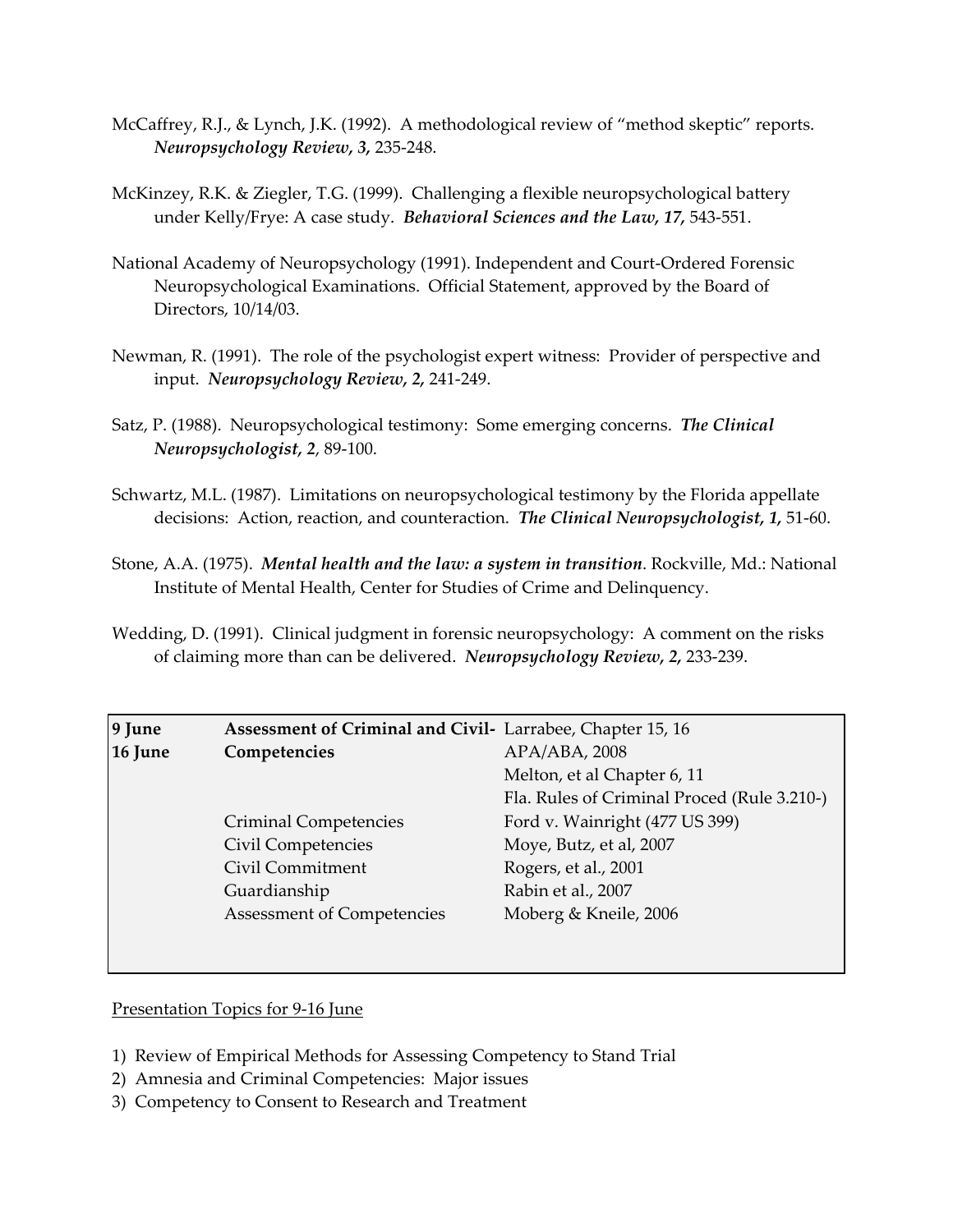4) Use of Functional Neuroimaging in Forensic Contexts

- Bourget, D., & Whitehurst, L. (2007). Amnesia and crime. *Journal of the American Academy of Psychiatry and the Law, 35,* 469-480.
- Brown, T. & Murphy, E. (2009-10). Through a scanner darkly: Functional neuroimaging as evidence of a defendant's past mental status. *Stanford Law Review, 62,* 1119-1208.
- Florida Rules of Criminal Procedure, Sections relevant to Incompetence to Proceed (3.210-3.215; pp. 109-127).
- Ford v. Wainwright, 477 US 399 (1986). [http://www.law.cornell.edu/supct/html/historics/USSC\\_CR\\_0477\\_0399\\_ZS.html](http://www.law.cornell.edu/supct/html/historics/USSC_CR_0477_0399_ZS.html)
- Grisso, T. (1988). *Competency to Stand Trial Evaluations: A Manual for Practice.* Sarasota: Professional Resource Exchange.
- Howard, C. (1990). Amnesia. In R. Bluglass & P. Bowden (Eds.). *Principles and Practice of Forensic Psychiatry*, pp. 291-298. New York: Churchill Livingstone.
- Moberg, P.J. & Kneile, K. (2006). Evaluation of competency. Ethical considerations for neuropsychologists. *Applied Neuropsychology, 13,* 101-114*.*
- Moye, J., Butz, S.W., Marson, D.C., & Wood, E. (2007). A conceptual model and assessment template for capacity evaluation in adult guardianship. *Gerontologist, 47*(5), 591-603.
- Moye, J., & Marson, D.C. (2007). Assessment of decision-making capacity in older adults: an emerging area of practice and research. *Journals of Gerontology: Psychological Sciences, 62B,* P3-P11.
- Pollack, M.E. & Billick, S.B. (1999). Competency to consent to treatment. *Psychiatric Quarterly*, *70*, 303-311.
- Rabin, L.A., Burton, L.A., & Barr, W.B. (2007). Utilization rates of ecologically oriented instruments among clinical neuropsychologists. *The Clinical Neuropsychologist, 21,*727- 743.
- Ricker, J. (2012). Functional neuroimaging in forensic neuropsychology. In G.J. Larrabee (Ed.), *Forensic Neuropsychology (2nd Ed.),* pp. 160-178. New York: Oxford University Press.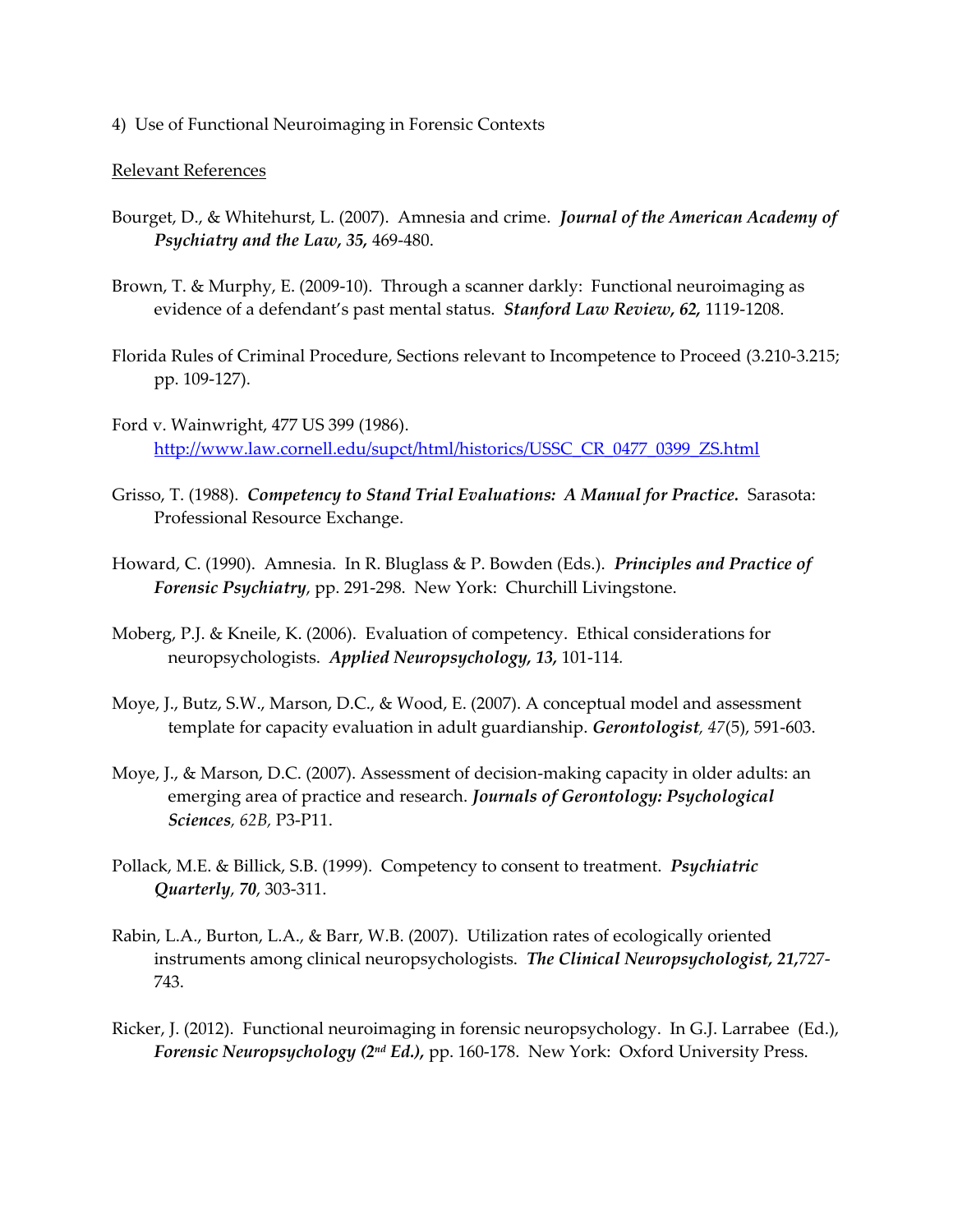- Rubinsky, E.W., & Brandt, J. (1986). Amnesia and criminal law: A clinical overview. *Behavioral Sciences and the Law, 4*, 27-46.
- Shapiro, D.L. (1991). *Forensic Psychological Assessment: An Integrative Approach.* Boston, MA: Allyn & Bacon, Chapter 1.
- Shulman, K.I., Cohen, C.A., Kirsh, F.C., Hull, I.M., & Champine, P.R. (2007). Assessment of testamentary capacity and vulnerability to undue influence. *American Journal of Psychiatry, 164,* 722-727.
- Spar, J.E. & Garb, A.S. (1992). Assessing competency to make a will. *American Journal of Psychiatry*, *149*, 169-174.
- Sturman, E.D. (2005). The capacity to consent to treatment and research: A review of standardized assessment tools. *Clinical Psychology Review, 25,* 954-974.
- Zapf, P.A., & Viljoen, J.L. (2003). Issues and considerations regarding the use of assessment instruments in the evaluation of competency to stand trial. *Behavioral Sciences and the Law, 21,* 351-367.

| 30 June   | Personal and Mental Injury         | Larrabee, Chapters 8,9,10,11,12* |
|-----------|------------------------------------|----------------------------------|
| $ 7$ July | Assessment                         | Melton, et al Chapter 12         |
| 14 July   |                                    | Dikmen et al, 1995               |
|           |                                    | Bigler, 2012                     |
|           | Psychopathology and NP performance | Nelson et al, 2010               |
|           | Understanding symptom complaints   | Mittenberg et al., 1992          |
|           | Diagnosis and outcome of MHI       | Larrabee & Rohling, 2013         |
|           | Assessment of malingering and      | Bauer, 1998*                     |
|           | factitious disorder                | Suhr & Gunstad, 2005             |
|           |                                    | Butcher, et al., 2003            |
|           |                                    | Heilbronner et al, 2009          |

**STOP! LOOK! No class June 23, 2014 (Summer Break)**

Presentation Topics for 30 June- 14 July

- 1) Outcome of Mild Head Injury and Persistent Post-concussion Syndrome
- 2) Detection of Effort and Malingering: State of the Art
- 3) Associated Concepts: Cogniform Disorder, Cogniphobia, and Diagnosis Threat

Heilbronner, R.L., Sweet, J.J., Morgan, J.E., Larrabee, G.J., Millis, S.R. and Conference Participants (2009). American Academy of Clinical Neuropsychology Consensus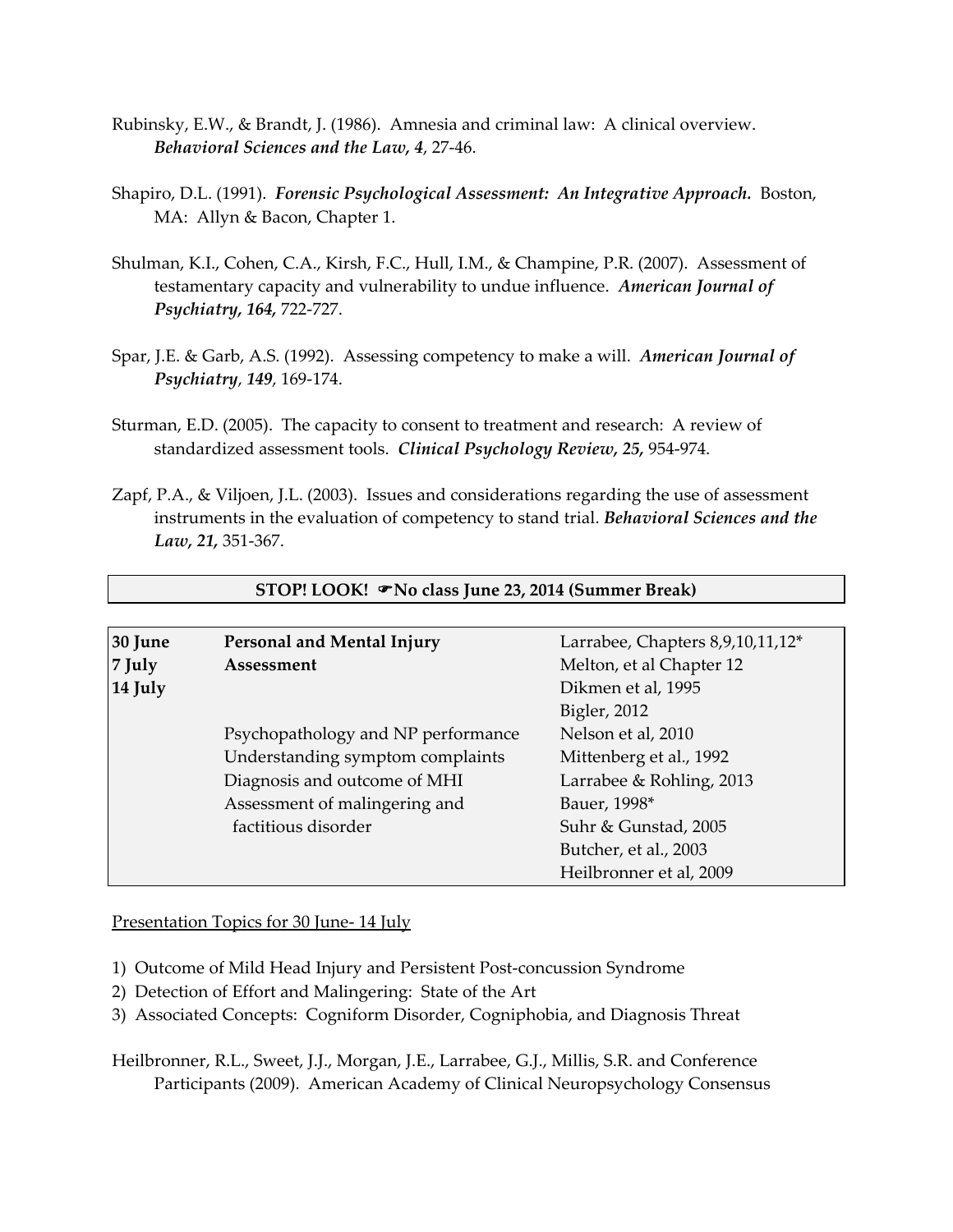Conference Statement on the Assessment of Effort, Response Bias, and Malingering. *The Clinical Neuropsychologist, 23,* 1093-1129.

- Bauer, R.M. (1998). Brain damage incurred by collision with forensic neuropsychologists. Workshop presented at the Annual Meeting of the International Neuropsychological Society, Orlando, FL, February 1998. (.pdf available)
- Bigler, E.D. (2012). Symptom validity testing, effort, and neuropsychological assessment. *Journal of the International Neuropsychological Society, 18,* 632-642.
- Binder, L.M., & Rohling, M.L. (1996). Money matters: A meta-analytic review of the effects of financial incentives on recovery after closed-head injury. *American Journal of Psychiatry, 153,* 7-10. (.pdf available)
- Binder, L.M., Rohling, M.L., & Larrabee, G.J. (1997a). A review of mild head trauma Part 1: Meta-analytic review of neuropsychological studies*. Journal of Clinical and Experimental Neuropsychology, 19*, 421-431.
- Binder, L.M., Rohling, M.L., & Larrabee, G.J. (1997b). A review of mild head trauma Part II: Clinical implications. *Journal of Clinical and Experimental Neuropsychology, 19*, 432-457.
- Butcher, J.N., Arbisi, P.A., Atlis, M.M., & McNulty, J.L. (2003). The construct validity of the Lees-Haley Fake Bad Scale: Does this scale measure somatic malingering and feigned emotional distress? *Archives of Clinical Neuropsychology, 18,* 473-485.
- Delis, D.C. & Wetter, S.R. (2007). Cogniform disorder and cogniform condition: Proposed diagnoses for excessive cognitive symptoms. *Archives of Clinical Neuropsychology, 22,*  589-604.
- Dikmen, S.S., Machamer, J.E., Winn, H.R., & Temkin, N.R. (1995). Neuropsychological outcome at 1-year post head injury. *Neuropsychology, 9,* 80-90.
- Donders, J., & Boonstra, T (2007). Correlates of invalid neuropsychological test performance after traumatic brain injury. *Brain Injury, 21*, 319-326.
- Green, P., & Iverson, G.L. (2001). Validation of the computerized assessment of response bias in litigating patients with head injuries. *The Clinical Neuropsychologist, 15,* 492-497.
- Hartlage, L.C., Durant-Wilson, D, & Patch, P. (2001). Persistent neurobehavioral problems following mild traumatic brain injury. *Archives of Clinical Neuropsychology, 16,* 561-570.
- Iverson, G.L. & Binder, L.M. (2000). Detecting exaggeration and malingering in neuropsychological assessment. *Journal of Head Trauma Rehabilitation, 15,* 829-858.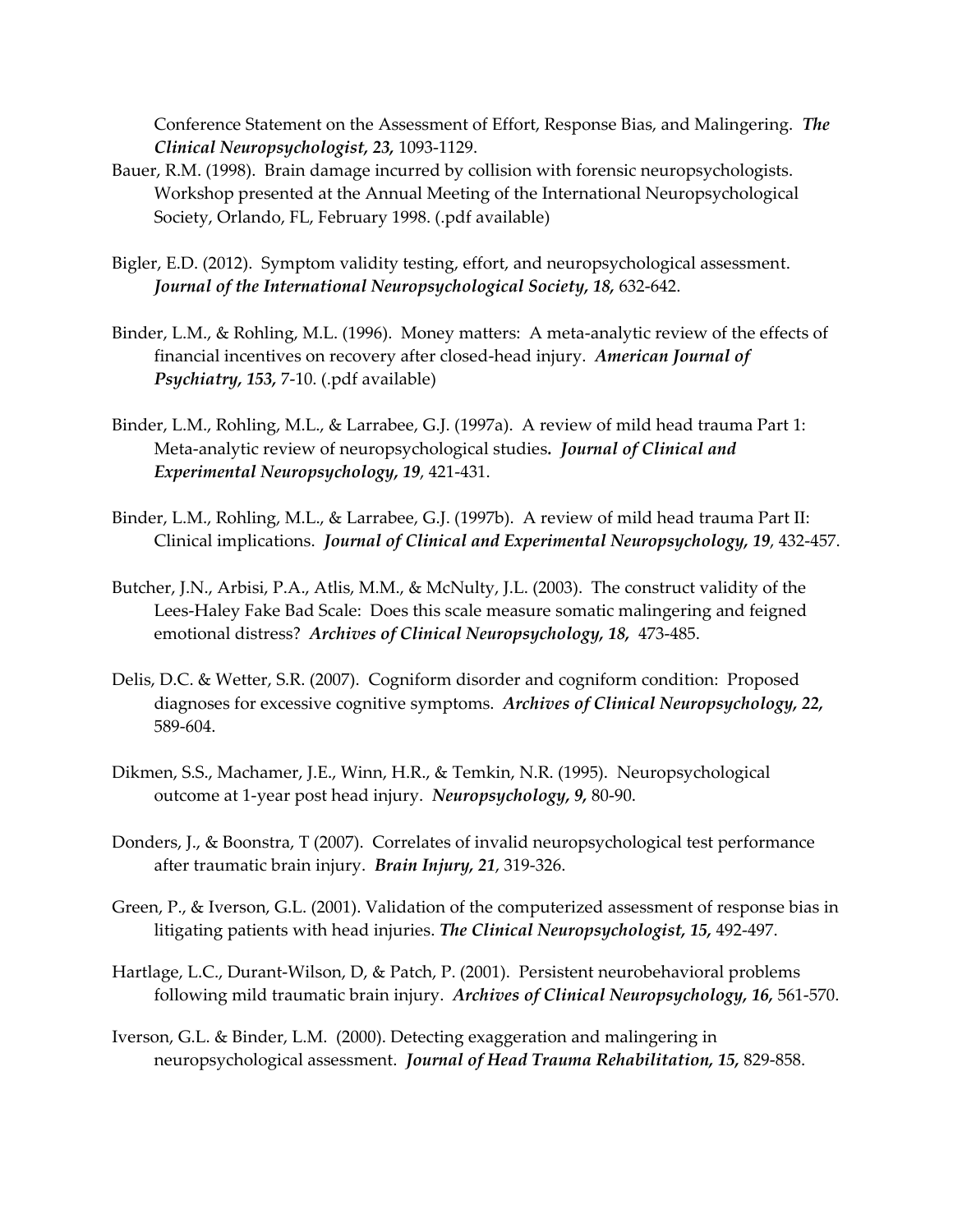- Larrabee, G.J., & Rohling, M.J. (2013). Neuropsychological differential diagnosis of mild traumatic brain injury. *Behavioral Sciences and the Law, 31,* 686-701.
- Lees-Haley, P.R. & Brown, R.S. (1993). Neuropsychological complaint base rates of 170 personal injury claimants. *Archives of Clinical Neuropsychology, 8,* 203-209.
- McCaffrey, R.J., Williams, A.D., Fisher, J.M., & Laing, L.C. (1993). Forensic issues in mild head injury. *Journal of Head Trauma Rehabilitation, 8,* 38-47.
- Miller, L. (1992). Neuropsychology, personality, and substance abuse in the head injury case: Clinical and forensic issues. *International Journal of Law and Psychiatry, 15*, 303-316.
- Mittenberg, W., DiGiulio, D.V., Perrin, S. & Bass, A.E. (1992). Symptoms following mild head injury: Expectation as aetiology. *Journal of Neurology, Neurosurgery, and Psychiatry, 55,* 200-204.
- Mittenberg, W., Azrin, R., Millsaps, C., & Heilbronner, R. (1993). Identification of malingered head injury on the Wechsler Memory Scale - Revised. *Psychological Assessment, 5,* 34- 40.
- Mittenberg, W., Theroux-Fichera, S., Zielinski, R., & Heilbronner, R.L. (1995). Identification of malingered head injury on the Wechsler Adult Intelligence Scale - Revised. *Professional Psychology: Research and Practice, 26,* 491-498.
- Nelson, N.W., Sweet, J.J., & Demakis, G.J. (2010). Updated meta-analysis of the MMPI-2 symptom validity scale (FBS): verified utility in forensic practice. *The Clinical Neuropsychologist, 24*, 701-724*.*
- Nelson, N.W., Boone, K., Dueck, A., Wagener, L., Lu, P., & Grills, C. (2003). Relationships between eight measures of suspect effort. *The Clinical Neuropsychologist, 17,* 263-272.
- Ross, S.R., Millis, S.R., Krukowski, R.A., Putnam, S.H., & Adams, K.M. (2004). Detecting incomplete effort on the MMPI-2: an examination of the Fake-Bad Scale in mild head injury. *Journal of Clinical and Experimental Neuropsychology, 26,* 115-124.
- Suhr, J.A., & Gunstad, J. (2002). "Diagnosis threat": The effect of negative expectations on cognitive performance in head injury. *Journal of Clinical and Experimental Neuropsychology, 24,* 448-457.
- Suhr, J.A. & Gunstad, J. (2005). Further exploration of the effect of "diagnosis threat" on cognitive performance in individuals with mild traumatic brain injury. *Journal of the International Neuropsychological Society, 11,* 23-29.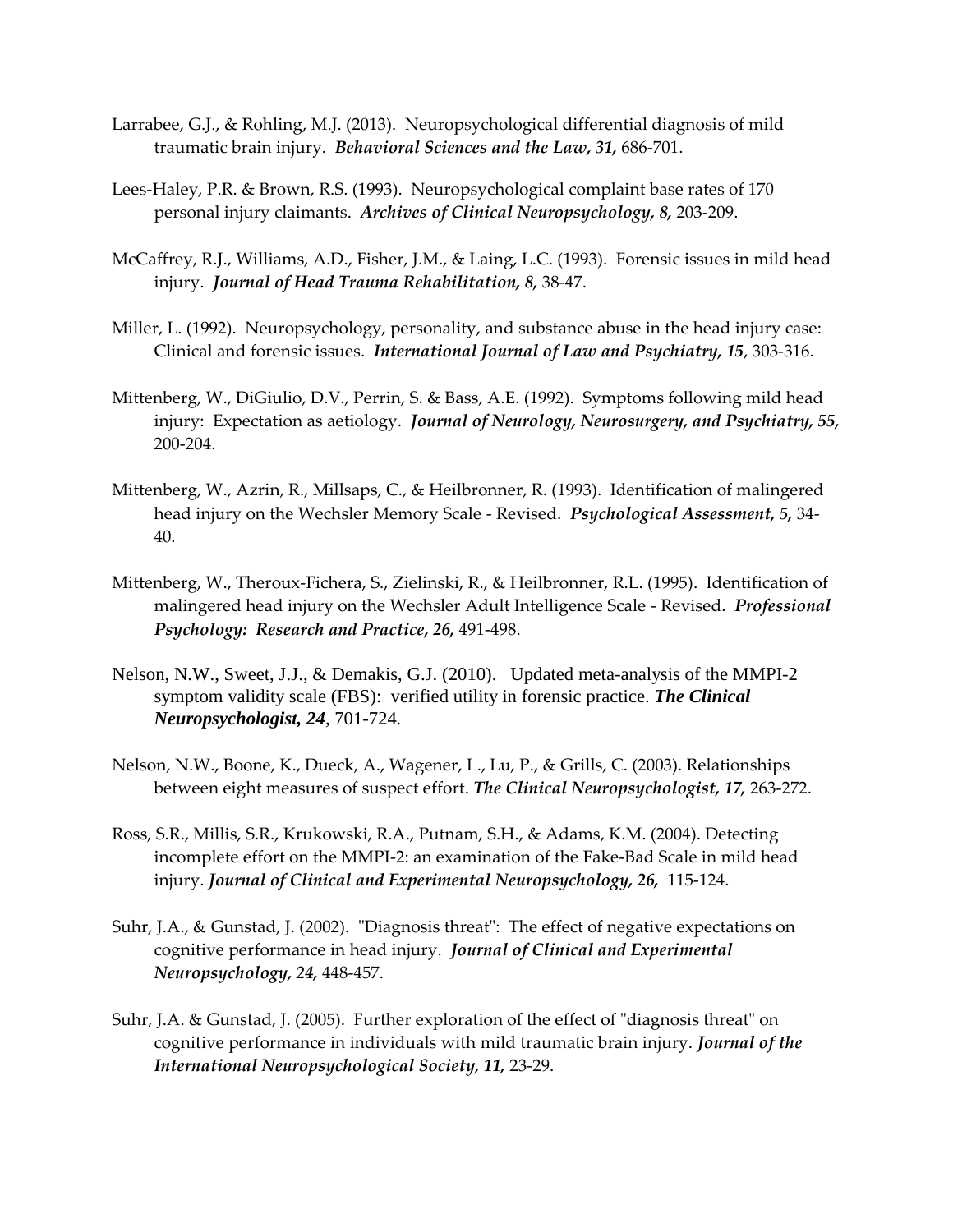Vickery, C.D., Berry, D.T., Inman, T.H., Harris, M.J., & Orey, S.A. (2001). Detection of inadequate effort on neuropsychological testing: a meta-analytic review of selected procedures. *Archives of Clinical Neuropsychology, 16,* 45-73.

| $21$ July | Insanity and Mental State at the | Larrabee, Chapter 17; Melton, Chapter 8 |
|-----------|----------------------------------|-----------------------------------------|
|           | Time of Offense (MSO)            | Bourget & Whitehurst (2007)             |
|           |                                  | Redding (2006)                          |
|           | Insanity and related defenses    | Malle & Nelson (2003)                   |
|           | Diminished capacity              | Barratt & Felthous (2003)               |
|           | Related defenses                 | McNaghten case summary                  |
|           | Assessment of MSO                | APA on Insanity Defense                 |
|           |                                  | McSherry (2003)                         |
|           |                                  | Shapiro (1990)                          |

Presentation Topics for 21 July

- 1) Diminished Capacity Standards
- 2) Role of Neuropsychological/Psychiatric Diagnosis in MSO Evaluations

- American Psychiatric Association Statement on the Insanity Defense. Exerpted from *Issues in Forensic Psychiatry*. Washington, DC: APA Press, 1984, pp. 7-26.
- Barratt, E.S. & Felthous, A.R. (2003). Impulsive versus premeditated aggression: Implications for *mens rea* decisions. *Behavioral Sciences and the Law, 21,* 619-630.
- Bourget, D., & Whitehurst, L. (2007). Amnesia and crime. *Journal of the American Academy of Psychiatry and the Law, 35,* 469-480.
- Cleary, M.F. (1985). Dissociative reaction/temporal lobe epilepsy: Psychiatric excuses in legal proceedings. *American Journal of Forensic Psychiatry, 6*, 30-37.
- Fenwick, P. (1990). Automatism. In R. Bluglass & P. Bowden, (Eds.), *Principles and Practice of Forensic Psychiatry*, pp. 271-285. New York: Churchill Livingstone.
- Hall, H.V. & McNinch, D. (1988). Linking crime-specific behavior to neuropsychological impairment. *International Journal of Clinical Neuropsychology, 10*, 113-122.
- Jones, H. (1992). Neuropsychology of violence. Special Section: Forensic neuropsychology. *Forensic Reports, 5*, 221-233.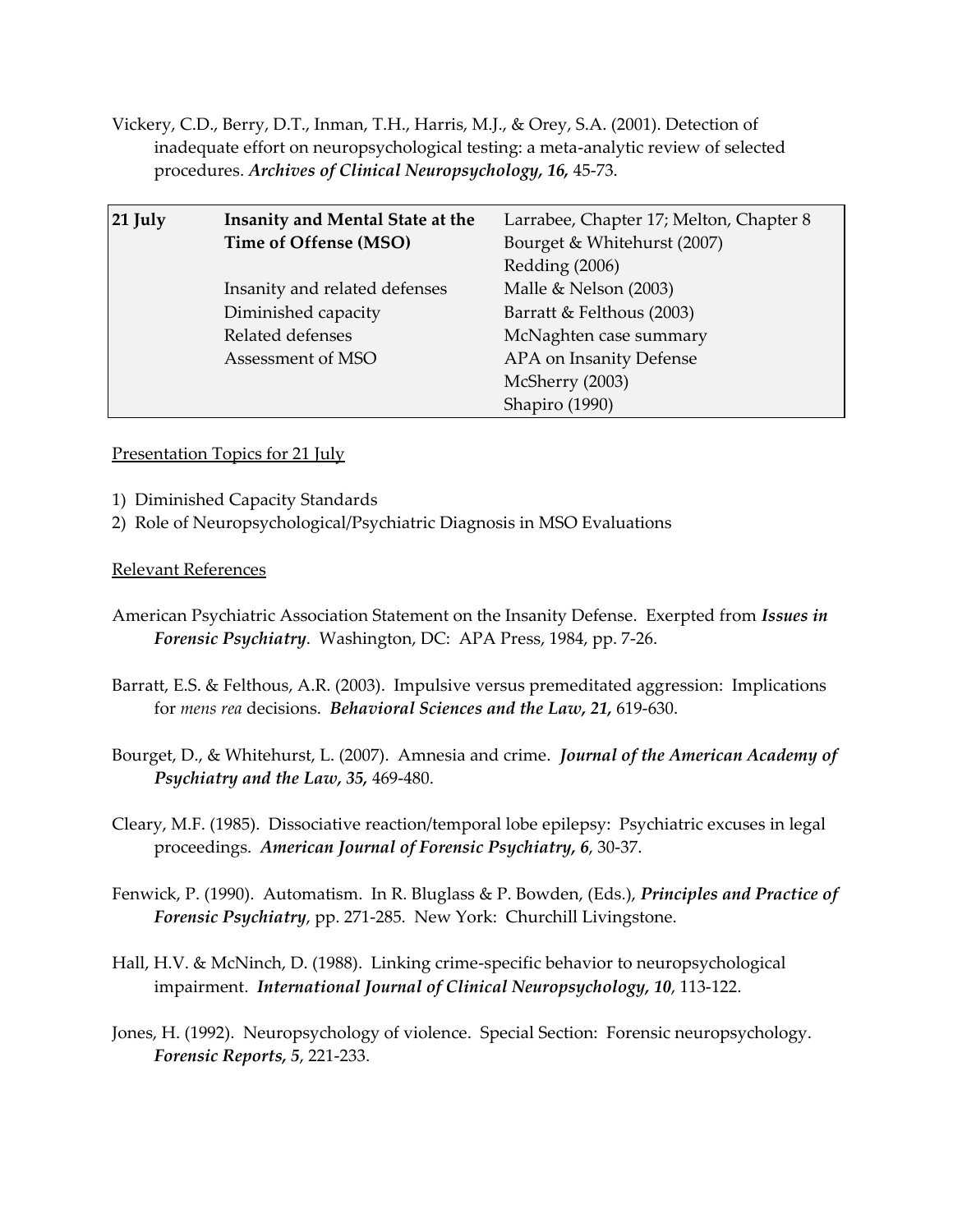- Malle, B.F. & Nelson, S.E. (2003). Judging *mens rea*: The tension between folk concepts and legal concepts of intentionality. *Behavioral Sciences and the Law, 21,* 563-580.
- Marlowe, D.B., Lambert, J.B., & Thompson, R.G. (1999). Voluntary intoxication and criminal responsibility. *Behavioral Sciences and the Law, 17,* 195-217.
- McSherry, B. (2003). Voluntariness, intention, and the defence of mental disorder: Toward a rational approach. *Behavioral Sciences and the Law, 21,* 581-599.
- Moore, M.S. (1984). *Law and Psychiatry: Rethinking the Relationship*. New York: Cambridge University Press, 1984 (Chapter 6).
- Redding, R.E. (2006). The brain-disordered defendant: Neuroscience and legal insanity in the 21st century. *American University Law Review, 56*, 51-127.
- Rogers, R., Dolmetsch, R., & Cavanaugh, J.L. (1981). An empirical approach to insanity evaluations. *Journal of Clinical Psychology, 37*, 683-687.
- Shapiro, D.L. (1990). *Forensic Psychological Assessment: An Integrative Approach*. Boston, MA: Allyn & Bacon (chapter 2).
- Reuber, M, & Mackay, R.D. (2008). Epileptic automatisms in the criminal courts: 13 cases tried in England and Wales between 1975 and 2001. *Epilepsia, 49,* 138-145.
- Rogers, R., Wasyliw, O.E., & Cavanaugh, J.L. (1984). Evaluating insanity. A study of construct validity. *Law and Human Behavior, 8,* 293-303.
- Wasyliw, O.E., Grossman, L.S., Haywood, T.W. & Cavanaugh, J.L. (1988). The detection of malingering in criminal forensic groups. *Journal of Personality Assessment, 52,* 321-333.

| 28 July<br>4 Aug | Report Writing, Testimony, and<br><b>Professional Communication</b>                                                          | Larrabee, Chapter 3<br>Melton, et al. Chapter 18, 19<br>Attix et al, 2007 |
|------------------|------------------------------------------------------------------------------------------------------------------------------|---------------------------------------------------------------------------|
|                  | TPO, Test release<br>Keys to forensic report writing<br>Adversarial nature of testimony<br>Subpoenas and information-sharing | Tranel, 1994<br>AACN, NAN position papers<br>Bush, et al (2005)           |
| 4 Aug            | In Class Examination (1 hour)                                                                                                |                                                                           |

Presentation Topics for 28 July

- 1) Third party observers: To allow or not to allow?
- 2) Releasing test information: Achieving appropriate balance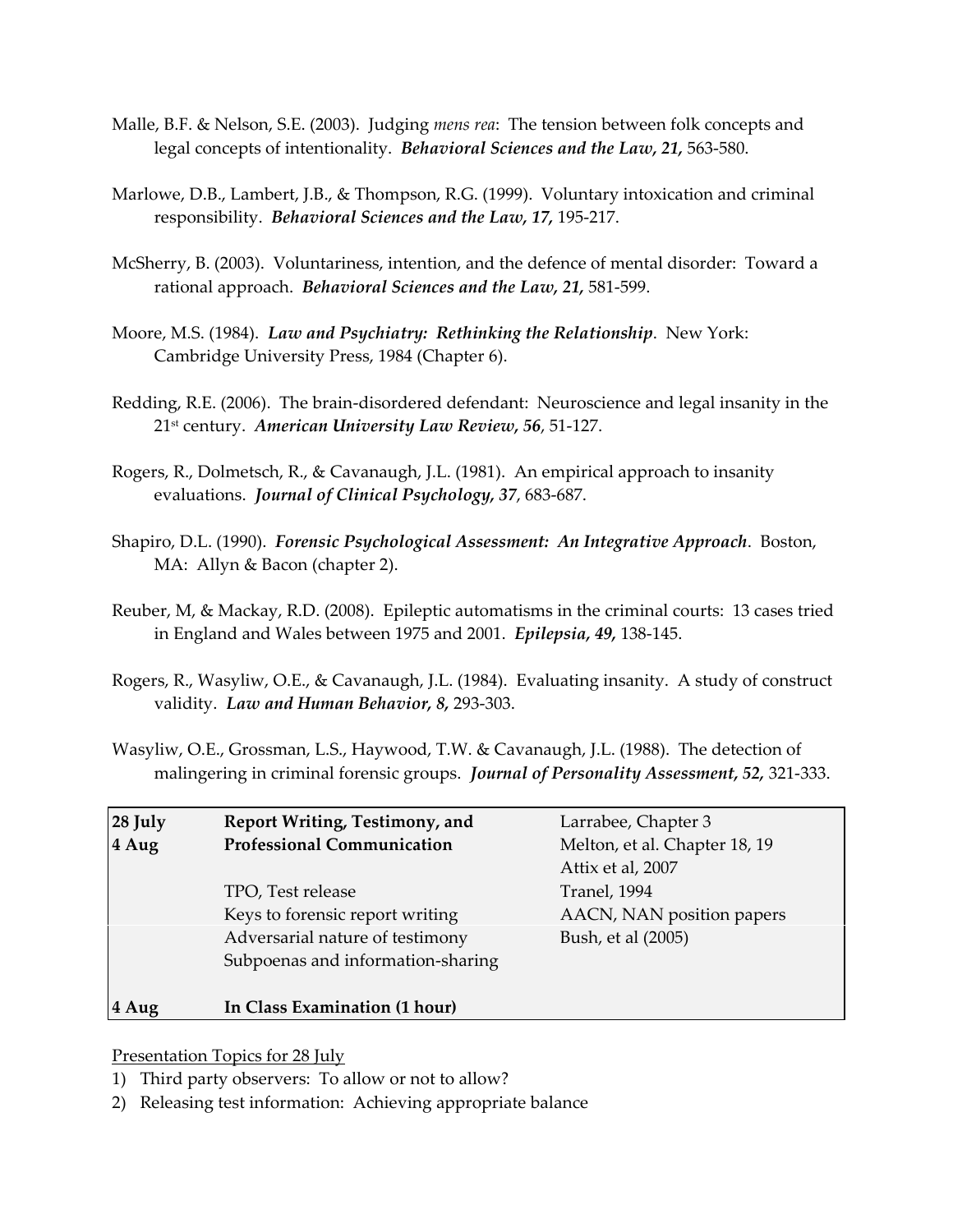- American Academy of Clinical Neuropsychology (2007). American Academy of Clinical Neuropsychology (AACN) practice guidelines for neuropsychological assessment and consultation. *The Clinical Neuropsychologist, 21,* 209-231.
- American Academy of Clinical Neuropsychology (2003). Official position of the American Academy of clinical Neuropsychology on ethical complaints made against clinical neuropsychologists during adversarial proceedings. *The Clinical Neuropsychologist, 17,*  443-445.
- American Academy of Clinical Neuropsychology (2001). Policy statement on the presence of third party observers in neuropsychological assessments. *The Clinical Neuropsychologist, 15,* 433-439.
- Attix, D.K., Donders, J., Johnson-Greene, D., Grote, C.L., Harris, J.G., & Bauer, R.M. (2007). Disclosure of neuropsychological test data: Official position of Division 40 (Clinical Neuropsychology) of the American Psychological Association, Association of Postdoctoral Programs in Clinical Neuropsychology, and American Academy of Clinical Neuropsychology. *The Clinical Neuropsychologist, 21*, 232-238.
- Bush, S.S., Ruff, R.M., Troster, A.I., Barth, J.T., Koffler, S.P., Pliskin, N.H., Reynolds, C.R., & Silver, C.H. (2005). Symptom validity assessment: Practice issues and medical necessity: Nan Policy and Planning Committee. *Archives of Clinical Neuropsychology, 20,* 419-426.
- Heilbrun K., Marczyk, G.R., DeMatteo D., Zillmer E.A., Harris J., & Jennings T. (2003). Principles of forensic mental health assessment: implications for neuropsychological assessment in forensic contexts.*Assessment,10,* 329-343.
- McKinzey, R.K. (undated). The cross-examination of neuropsychologists: Countering the claim of brain damage. *Prosecutor's Brief, 19,* 13-20.
- National Academy of Neuropsychology (2003). Independent and court-ordered forensic neuropsychological examinations. Official Statement of the National Academy of Neuropsychology, approved by the Board of Directors 10/14/03.
- National Academy of Neuropsychology (2003). Test security: An update. Official Statement of the National Academy of Neuropsychology, approved by the Board of Directors 10/13/03.
- National Academy of Neuropsychology (1999). Presence of third party observers during neuropsychological testing. *Archives of Clinical Neuropsychology, 15,* 379-380.